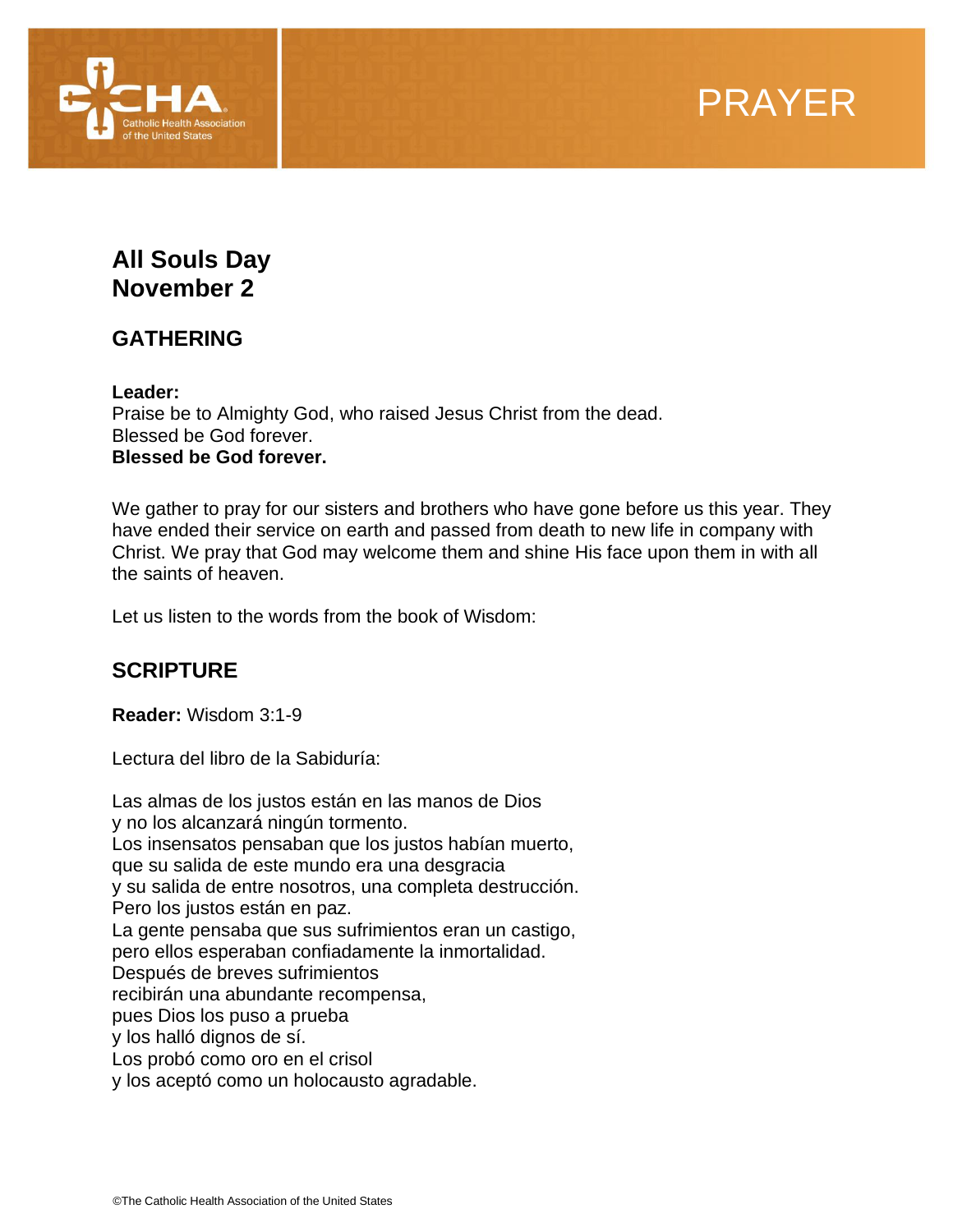



En el día del juicio brillarán los justos como chispas que se propagan en un cañaveral. Juzgarán a las naciones y dominarán a los pueblos, y el Señor reinará eternamente sobre ellos. Los que confían en el Señor comprenderán la verdad y los que son fieles a su amor permanecerán a su lado, porque Dios ama a sus elegidos y cuida de ellos.

Palabra de dios. **Te alabamos, Señor.**

## *English version if desired*

*A reading from the book of Wisdom:*

*The souls of the just are in the hand of God, and no torment shall touch them. They seemed, in the view of the foolish, to be dead; and their passing away was thought an affliction and their going forth from us, utter destruction. But they are in peace. For if before men, indeed, they be punished, yet is their hope full of immortality; chastised a little, they shall be greatly blessed, because God tried them and found them worthy of himself. As gold in the furnace, he proved them, and as sacrificial offerings he took them to himself. In the time of their visitation they shall shine, and shall dart about as sparks through stubble; they shall judge nations and rule over peoples, and the LORD shall be their King forever. Those who trust in him shall understand truth, and the faithful shall abide with him in love: because grace and mercy are with his holy ones, and his care is with his elect.*

*The Word of the Lord. Thanks be to God.*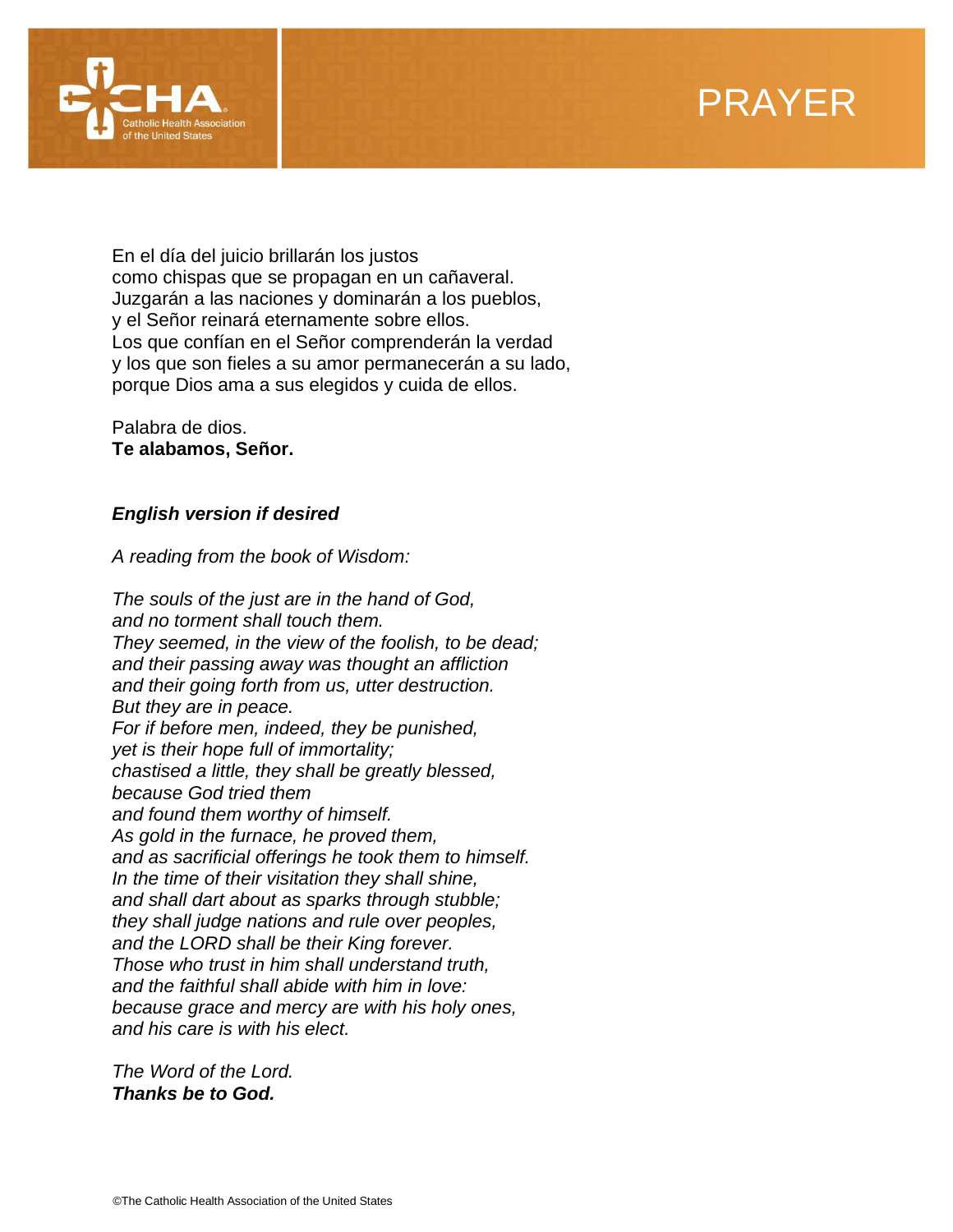

**Reader:** 

**[John 6:37-40](https://bible.usccb.org/bible/John/6?37)**

A reading from the holy Gospel according to John:

Jesus said to the crowds: "Everything that the Father gives me will come to me, and I will not reject anyone who comes to me, because I came down from heaven not to do my own will but the will of the one who sent me. And this is the will of the one who sent me, that I should not lose anything of what he gave me, but that I should raise it on the last day. For this is the will of my Father, that everyone who sees the Son and believes in him may have eternal life, and I shall raise him on the last day."

The Gospel of the Lord. **Praise to you, Lord Jesus Christ.**

# **PREACHING**

## **INTERCESSIONS**

## **Leader:**

We bring our prayers to God as we remember those who have gone before us in eternal life.

We pray for all who experienced especially painful deaths, particularly victims of violence, natural disaster, and covid-19, may they be brought to rest in God's loving arms and the comfort of God's peace. Lord, in your mercy, **Hear our prayer.**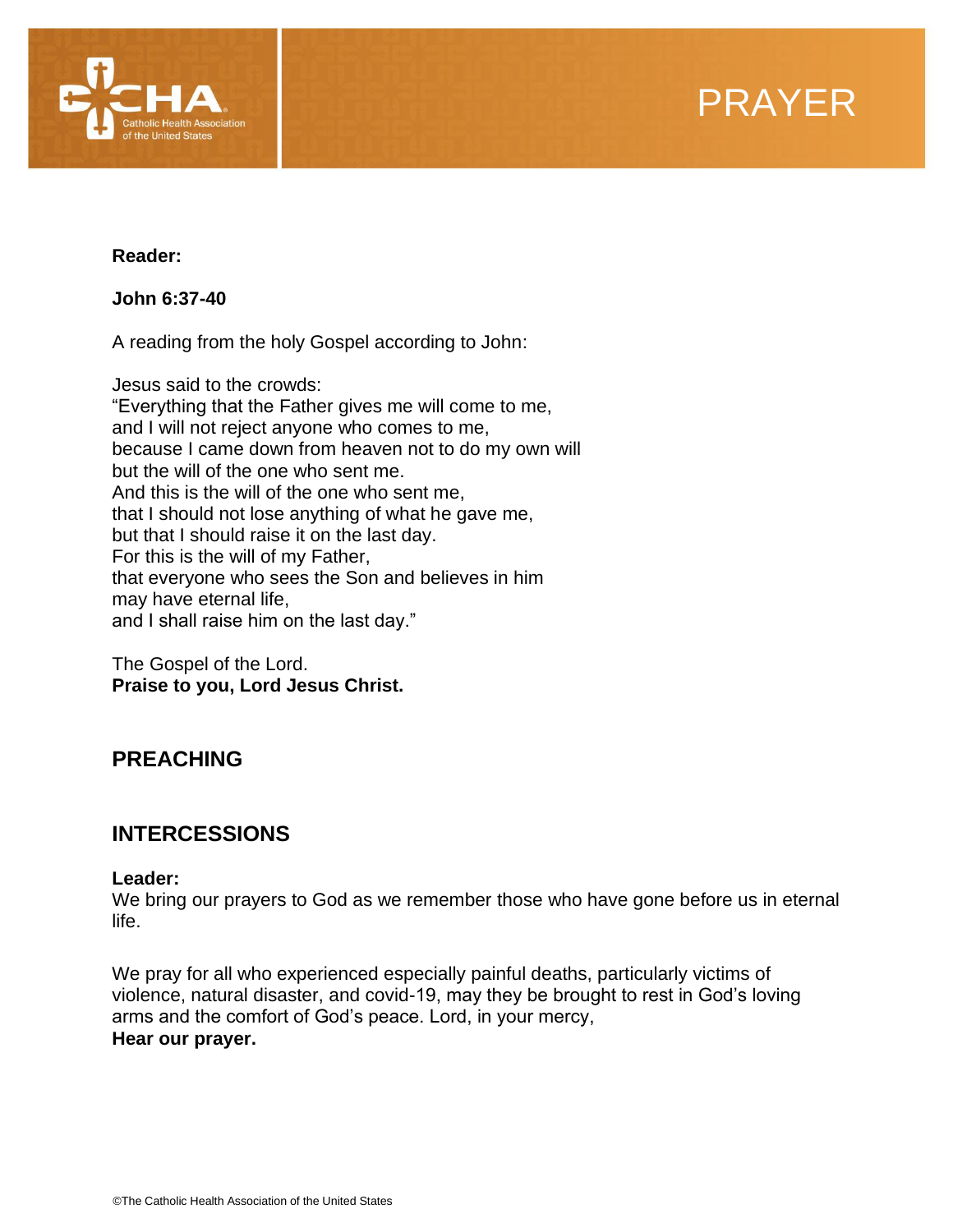

We pray for those who died suddenly, unexpectedly, or at a young age. May they be comforted with the eternal happiness of God's tender gaze. Lord, in your mercy, **Hear our prayer.**

We pray for those children who returned to God before having the opportunity to meet their parents in person. May God relish and delight in them, as their loved ones would have, and may God comfort those who feel the loss. Lord, in your mercy, **Hear our prayer.**

We pray for the family and friends of the dead. As they struggle with the many faces of grief, may God grant them the courage to continue to work through it, and may they feel the love and support of their communities. Lord, in your mercy, **Hear our prayer.**

We pray in gratitude for the front-line caregivers and others in Catholic health care who passed away in service this past year. May we remember and emulate their selflessness, humility, and commitment to those who are ill. In your mercy, **Hear our prayer.**

We pray for the medical teams, families, and others who care for the sick and dying. May they see the face of God the people they care for. Give them the grace to accompany suffering with courage. Lord, in your mercy, **Hear our prayer.**

# **LITANY BLESSING OF THE NAMES**

## **Leader:**

Together with all the saints, we pray for those who have gone before us in the service of Catholic health care, especially those whose names are kept in this year's memorial book.

#### **Reader:**

Lord, have mercy **Lord, have mercy** Christ, have mercy **Christ, have mercy** Lord, have mercy **Lord, have mercy**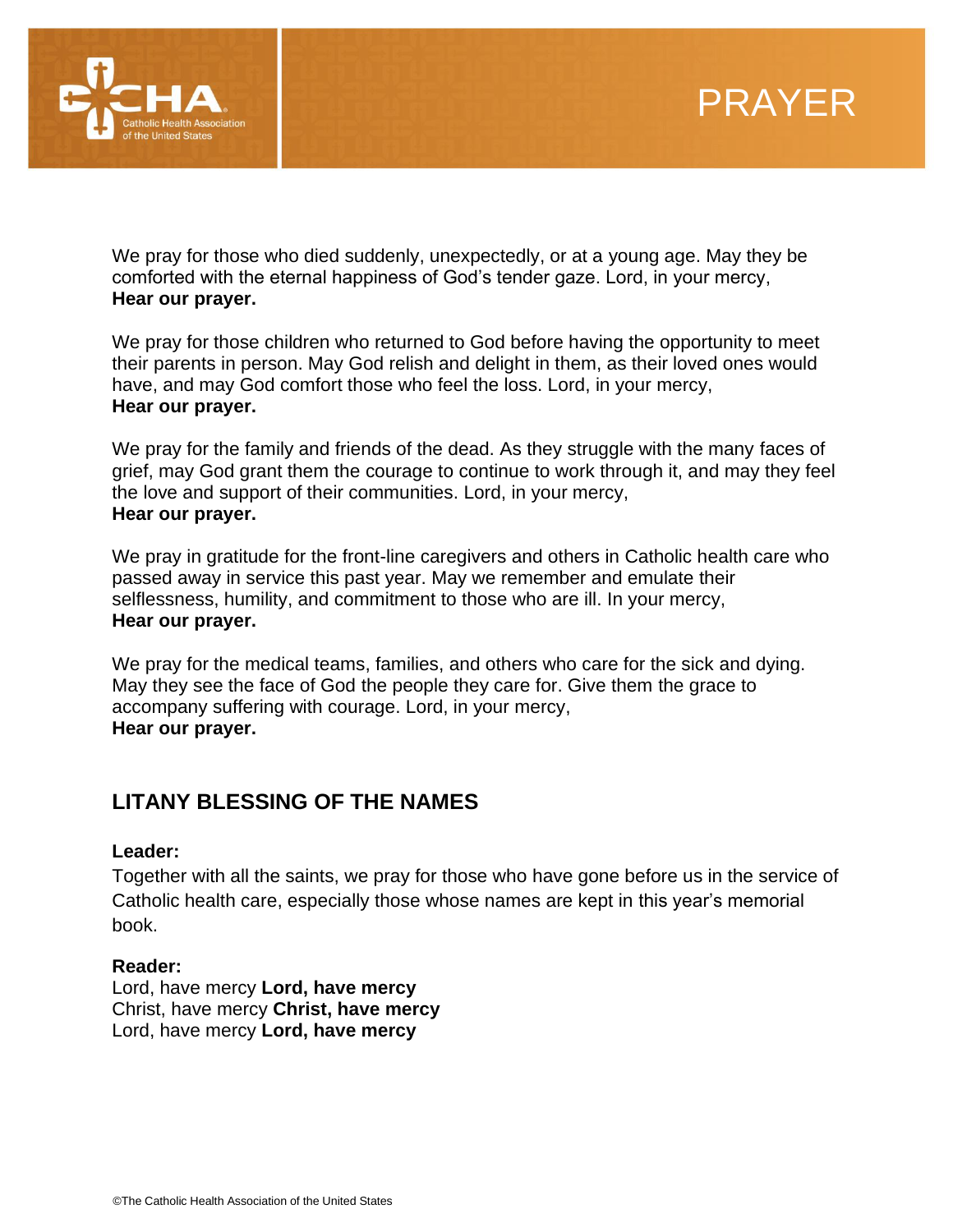

# PRAYER

#### **Leader:**

Holy Mary, Mother of God, **pray for them**  Saint Michael, **pray for them**  Saint John the Baptist, **pray for them** 

#### **Reader:**

Saint Joseph, **pray for them** Saint Peter, **pray for them** Saint Paul, **pray for them**

#### **Leader:**

Saint Andrew, **pray for them** Saint Mary of Magdala, **pray for them** Saint Stephen, **pray for them**

#### **Reader:**

Saint Ann, **pray for them** Saint Teresa, **pray for them** Saint Catherine, **pray for them**

#### **Leader:**

Saint Frances Cabrini, **pray for them** Saint Elizabeth Seton, **pray for them** All holy men and women, **pray for them**

#### **Reader:**

Christ, pardon all their faults: **Lord, hear our prayer** Christ, remember the good they have done: **Lord, hear our prayer** Christ, receive them into eternal life: **Lord, hear our prayer** Christ, comfort all those who mourn: **Lord, hear our prayer**

#### **Leader:**

Lord, have mercy **Lord, have mercy** Christ, have mercy **Christ, have mercy** Lord, have mercy **Lord, have mercy**

With Christ there is mercy and fullness of redemption; let us pray as Jesus taught us: